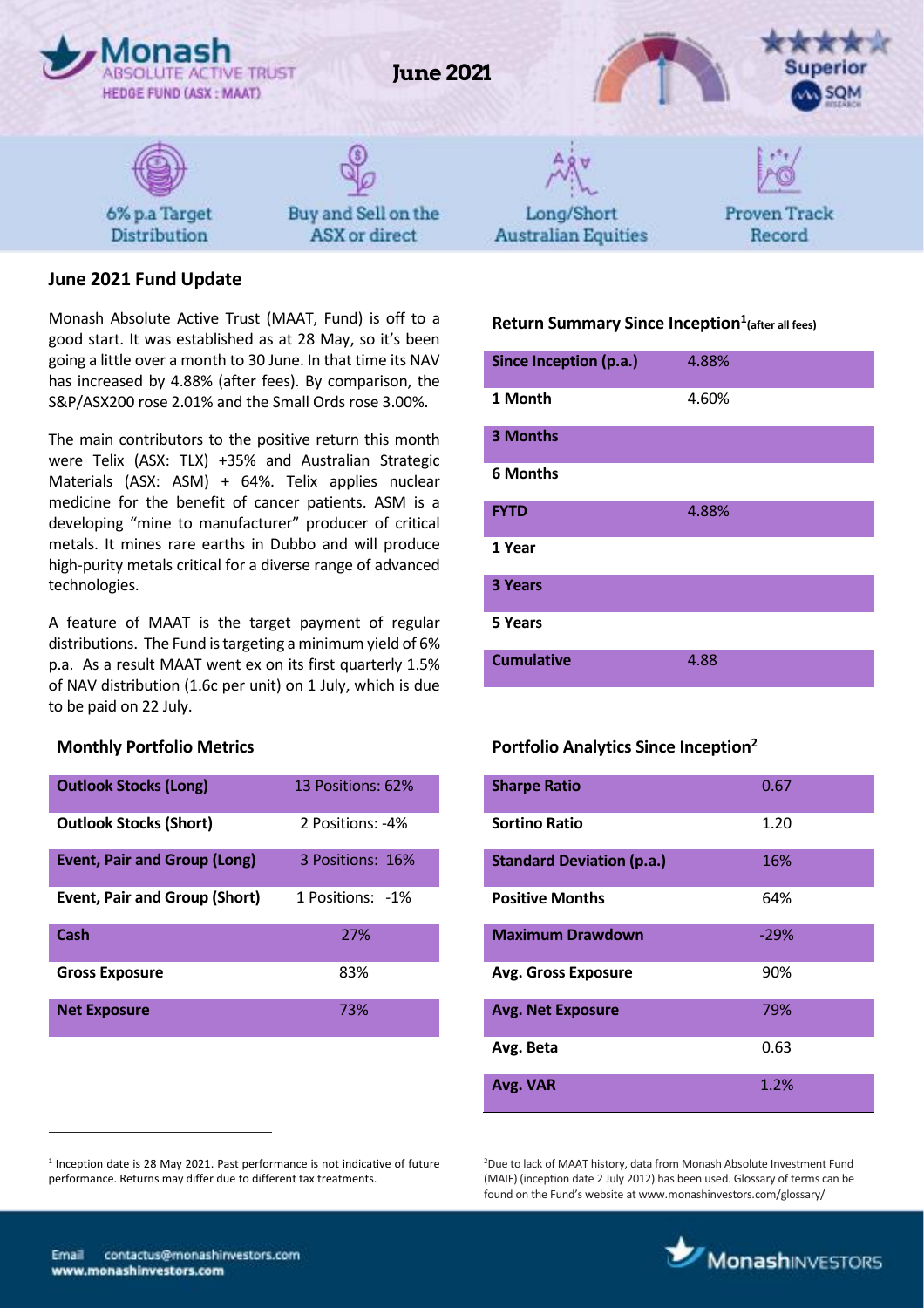

We are very pleased with the ease with which MAAT has been able to handle large ASX trading volumes in its units. This month there were redemptions as MA1 shareholders who wished to arbitrage the historic discount to NTA in MA1 shares sold out. However, MAAT also had a flow of new units issued too, as a number of potential investors had been waiting for MAAT to list.

Trades in MAAT have generally been transacted one ("1") "tick" either side of its NAV. This is the minimum bid-ask spread and amounts to less than 50bp either side of the iNAV. The iNAV is updated each second and represents a very close estimate of the MAAT NAV at any point in time through the day. Many trades on market have also been done between the market maker's bid-ask spread, with buyers and sellers meeting at the mid. As MAAT has a dual unit registry, unit holders may also invest or withdraw directly with the Fund, using end of day NAV prices, with a 30bp bid-ask spread if they prefer.

#### **Putting the big returns of FY 2021 in perspective**

The S&P/ASX200 was only established as an index in 1992. Up until then, it was the All Ords that was the go to reference for market performance. See the chart on the next page.

- FY 2021's 27.8% return was the 2<sup>nd</sup> highest FY return for the S&P/ASX200 since it was established 29 years ago
- It was about 3x the average annual return of 9.7%
- The highest was FY 2007s 28.7% return, it was prior to the GFC and the market peaked 6 months later
- FY 2021 was the first time that the S&P/ASX200 had been up 11 months out of 12
- On only 3 previous occasions had the S&P/ASX200 been up 10 months out of 12

Looking at the All Ords, which we have on a price index basis back to 1938, FY 2021 was the 10<sup>th</sup> best year out of 83 years.

Interestingly 5 of those years were in the 1980s, prior to the '87 Crash.

- 1. 1980 60.8%
- 2. 1983 27.9%
- 3. 1985 30.6%
- 4. 1986 37.1%
- 5. 1987 49.5%

The 1980s was a time of elevated inflation levels and highly fluctuating currency and interest rates, so with hindsight it's not surprising that there were some nominally very high returns. It's unlikely that in the current low inflation and low interest rate environment we will see annual returns of those levels without an extended period of market weakness.

Looking into FY 2022, we continue to have an optimistic outlook, based on a strong growth outlook, low interest rates and only modest short term inflation pressure.

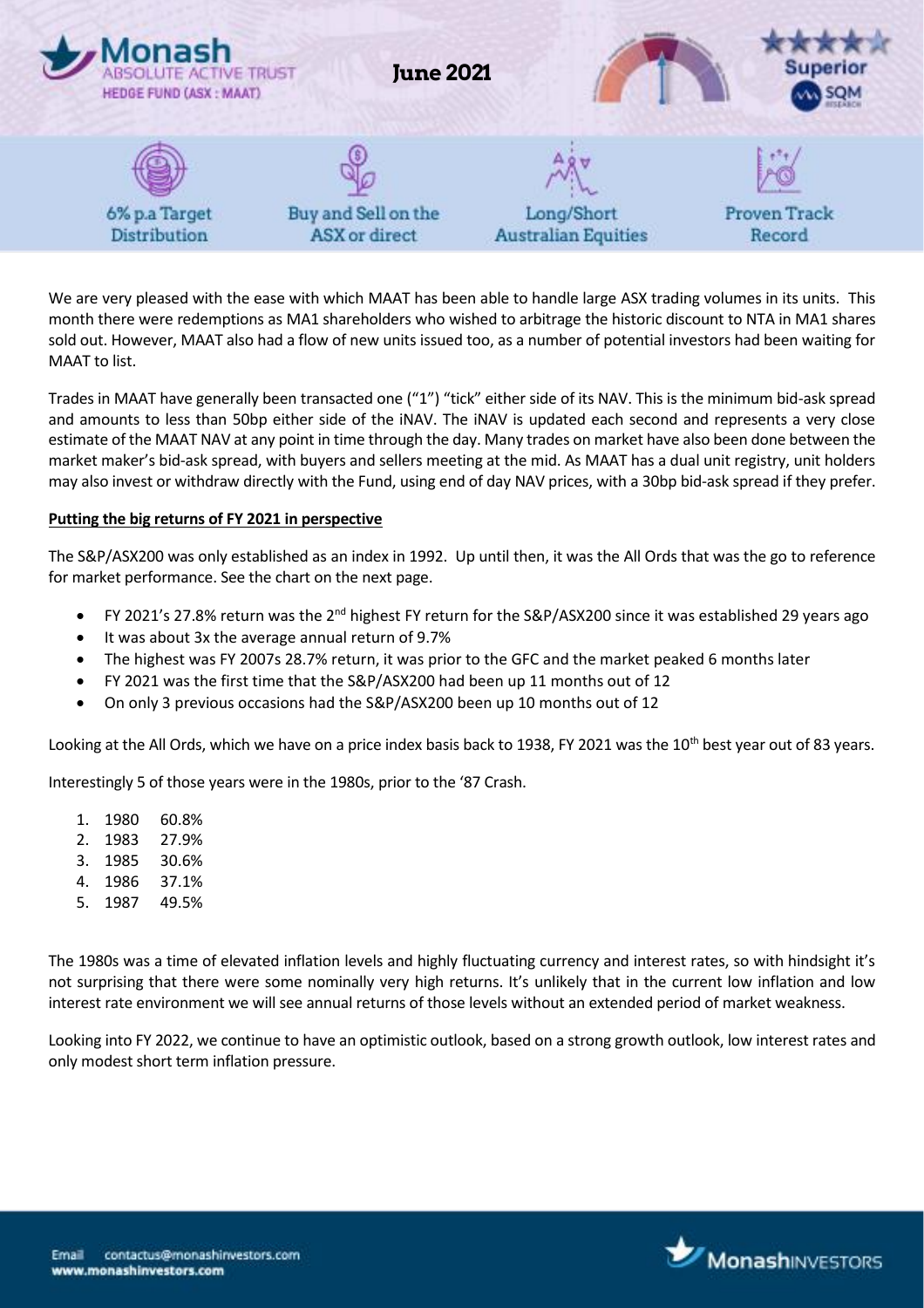

#### Source: Coppo Report

This announcement has been authorised for release by Monash Investors Pty Ltd.

**For MAAT Unit Registry enquiries, please contact Mainstream Fund Services Pty Limited** P: 1300 133 451 (in Australia) +61 2 8259 8888 (international) E[: registry@mainstreamgroup.com](mailto:registry@mainstreamgroup.com)